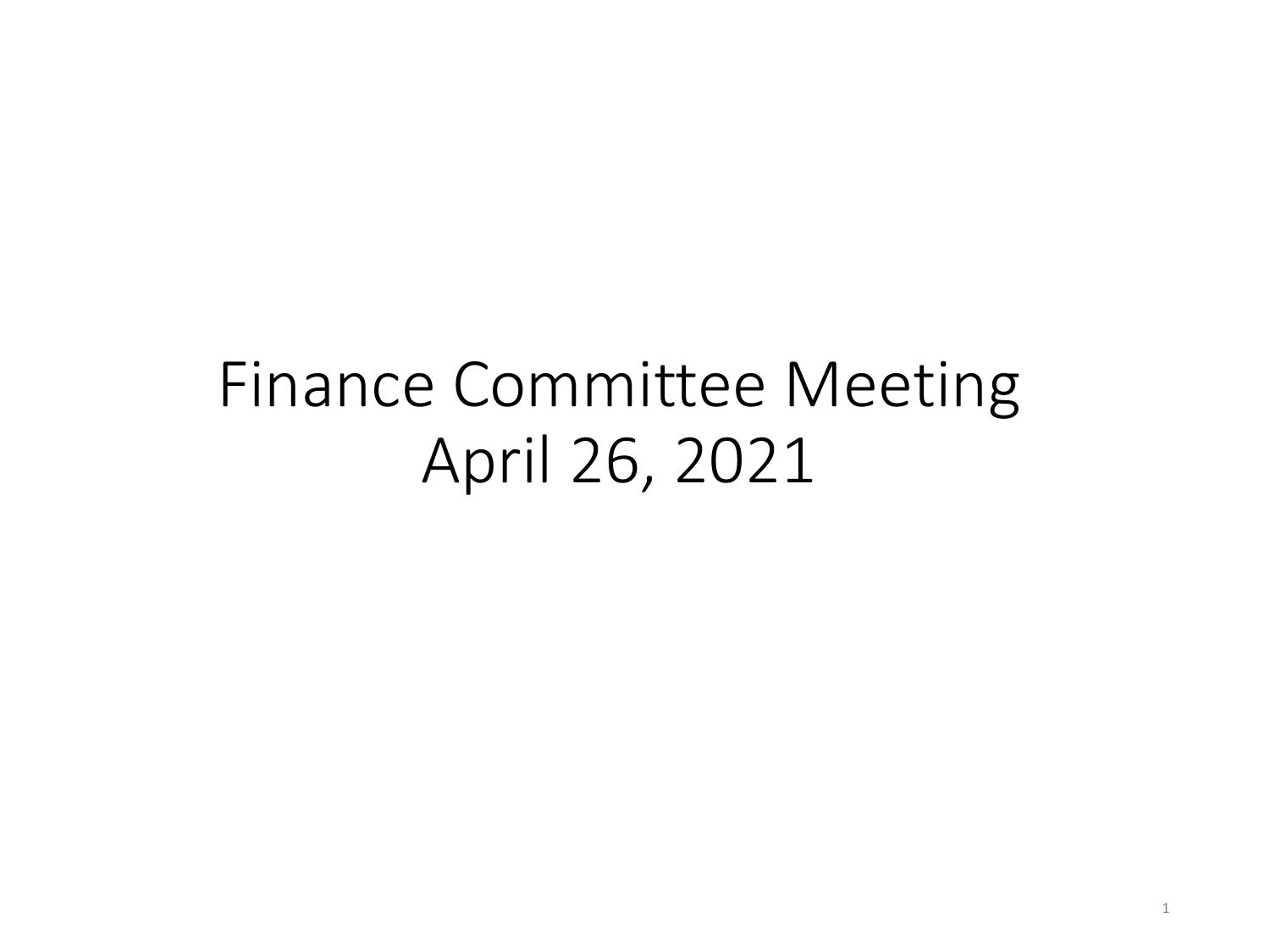## Meeting Agenda

- 1. 2020-21 Projected Budget Outcomes
- 2. 2021-22 General Fund Budget
- 3. 2021-22 Capital Reserve Fund Budget
- 4. Items from the Committee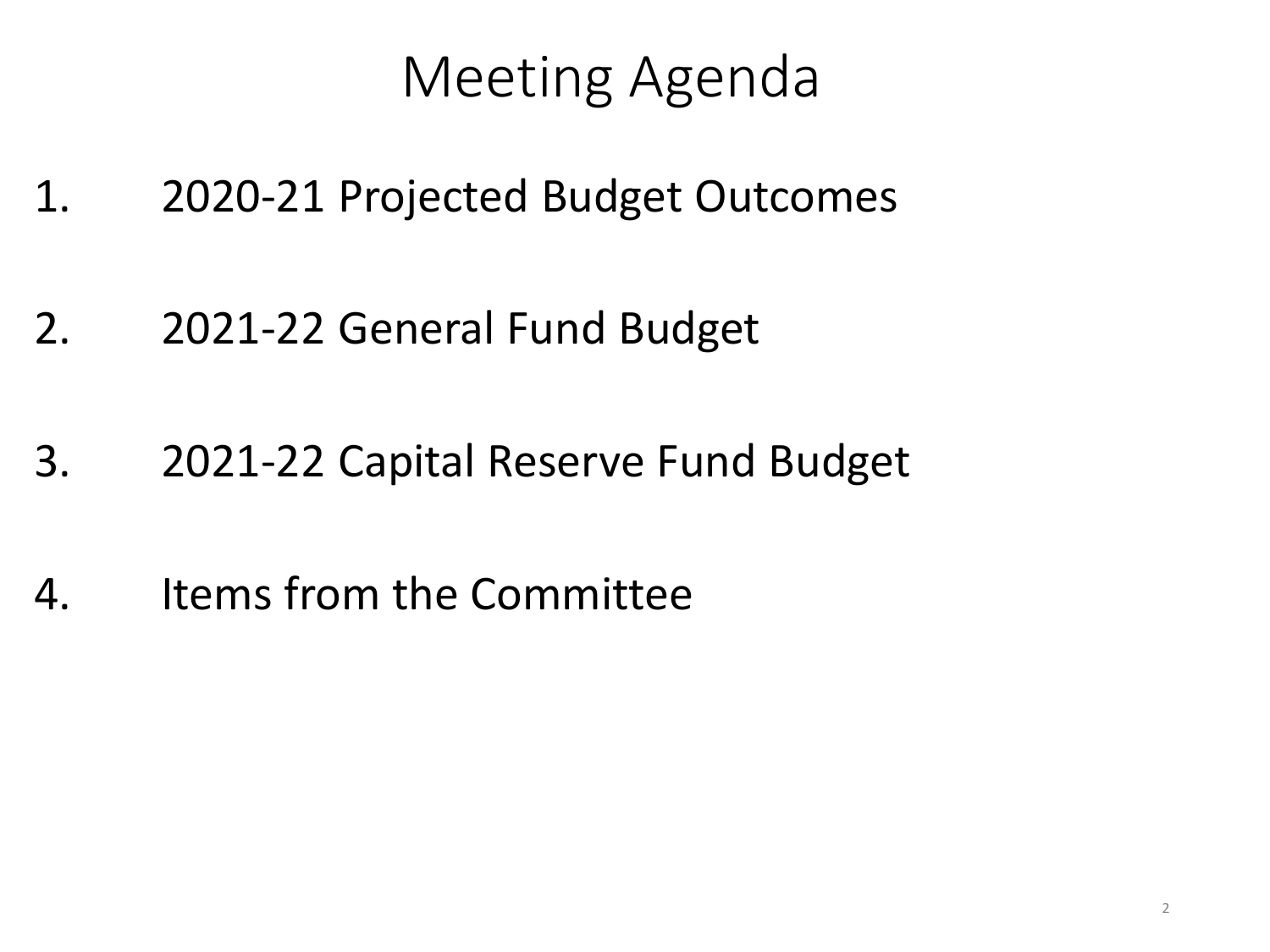## 2020-21 Projected Budget Outcomes

|                                    | COMPARISON OF 2020-21 BUDGET TO 2020-21 PROJECTED |                |                |                                            |                              |  |  |  |  |  |
|------------------------------------|---------------------------------------------------|----------------|----------------|--------------------------------------------|------------------------------|--|--|--|--|--|
|                                    |                                                   |                |                |                                            |                              |  |  |  |  |  |
|                                    |                                                   | 2020-21        | 2020-21        | \$                                         | % Variance                   |  |  |  |  |  |
|                                    |                                                   | <b>Budget</b>  | Projected      | <b>Difference</b>                          | to Budget                    |  |  |  |  |  |
|                                    |                                                   |                |                |                                            |                              |  |  |  |  |  |
|                                    | <b>Total Fund Balance - Beginning</b>             | 7,649,897      | 9,311,942      | 1,662,045                                  |                              |  |  |  |  |  |
|                                    |                                                   |                |                |                                            |                              |  |  |  |  |  |
| Revenue:                           |                                                   |                |                |                                            |                              |  |  |  |  |  |
| Local                              |                                                   | 39,726,108     | 40,977,627     | 1,251,519                                  | 3.15%                        |  |  |  |  |  |
| <b>State</b>                       |                                                   | 13,309,172     | 13,262,694     | (46, 478)                                  | $-0.35%$                     |  |  |  |  |  |
| Federal                            |                                                   | 478,310        | 858,546        | 380,236                                    | 79.50%                       |  |  |  |  |  |
|                                    | <b>Other Financing Sources</b>                    | $\overline{0}$ | $\overline{0}$ |                                            |                              |  |  |  |  |  |
| Total:                             |                                                   | 53,513,590     | 55,098,867     | 1,585,277                                  | 2.96%                        |  |  |  |  |  |
|                                    |                                                   |                |                |                                            |                              |  |  |  |  |  |
| <b>Expenditures</b>                |                                                   | 56,509,534     | 57,040,139     | 530,605                                    | 0.94%                        |  |  |  |  |  |
| <b>Transfer to Food Service</b>    |                                                   | 0              | 0              |                                            |                              |  |  |  |  |  |
| <b>Transfer to Capital Reserve</b> |                                                   | 0              | 0              |                                            |                              |  |  |  |  |  |
|                                    | <b>Total Expenditures and Transfers</b>           | 56,509,534     | 57,040,139     | 530,605                                    | 0.94%                        |  |  |  |  |  |
|                                    |                                                   |                |                |                                            |                              |  |  |  |  |  |
| <b>Operating Balance:</b>          |                                                   | (2,995,944)    |                | $(1,941,272)$ deficit includes \$1,070,000 |                              |  |  |  |  |  |
|                                    |                                                   |                |                |                                            | early payment of 2014 debt   |  |  |  |  |  |
| <b>Total Fund Balance - Ending</b> |                                                   | 4,653,953      | 7,370,670      |                                            |                              |  |  |  |  |  |
|                                    |                                                   |                |                |                                            |                              |  |  |  |  |  |
| <b>Reserved for Debt</b>           |                                                   | 1,070,000      | $\mathbf 0$    |                                            | used reserve for 2014 payoff |  |  |  |  |  |
| <b>Assigned for Retirement</b>     |                                                   | 1,300,000      | 1,111,500      |                                            |                              |  |  |  |  |  |
| <b>Assigned for Lost Appeals</b>   |                                                   | 171,710        | 171,710        |                                            |                              |  |  |  |  |  |
| <b>Assigned for Technology</b>     |                                                   | 48,000         | 48,000         |                                            |                              |  |  |  |  |  |
| <b>Unassigned Fund Balance</b>     |                                                   | 2,064,243      | 6,039,460      |                                            |                              |  |  |  |  |  |
| <b>Total Fund Balance</b>          |                                                   | 4,653,953      | 7,370,670      |                                            |                              |  |  |  |  |  |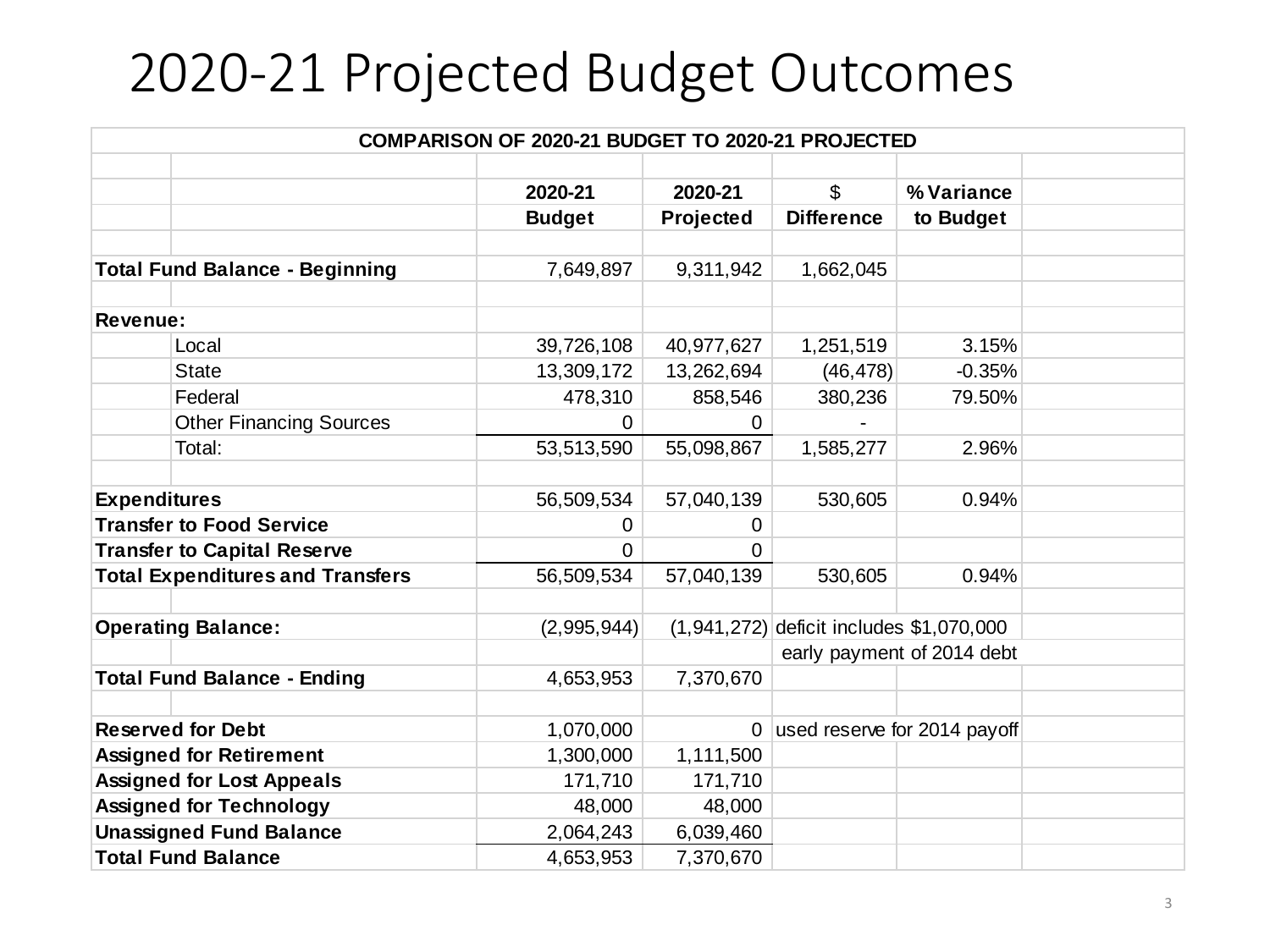#### 2020-21 Projected Budget Outcomes – cont.

- Medical \$287,819 savings; 4.65% of budget
- Retirement Benefits from Assigned fund balance
	- Total 2020-21 retirement benefit expense \$240,000
	- Retirement Benefit Budget \$51,500
	- Use of Fund Balance Assigned for Retirement \$188,500
- Earned Income Tax additional \$125,000 based upon estimate from the Lancaster County Tax Collection Bureau
	- Total increase from budget of \$419,350 or 14.56%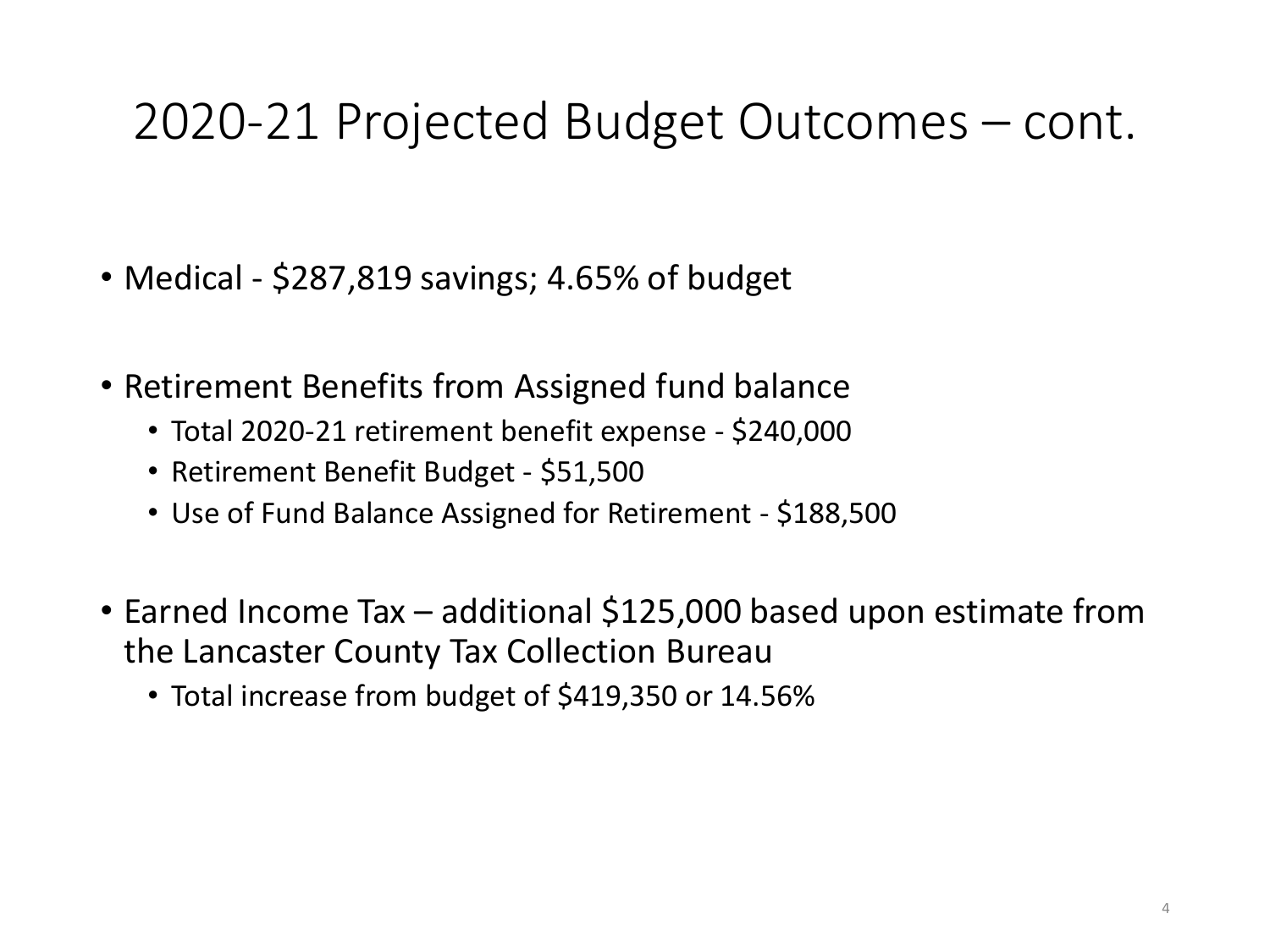#### 2021-22 General Fund Budget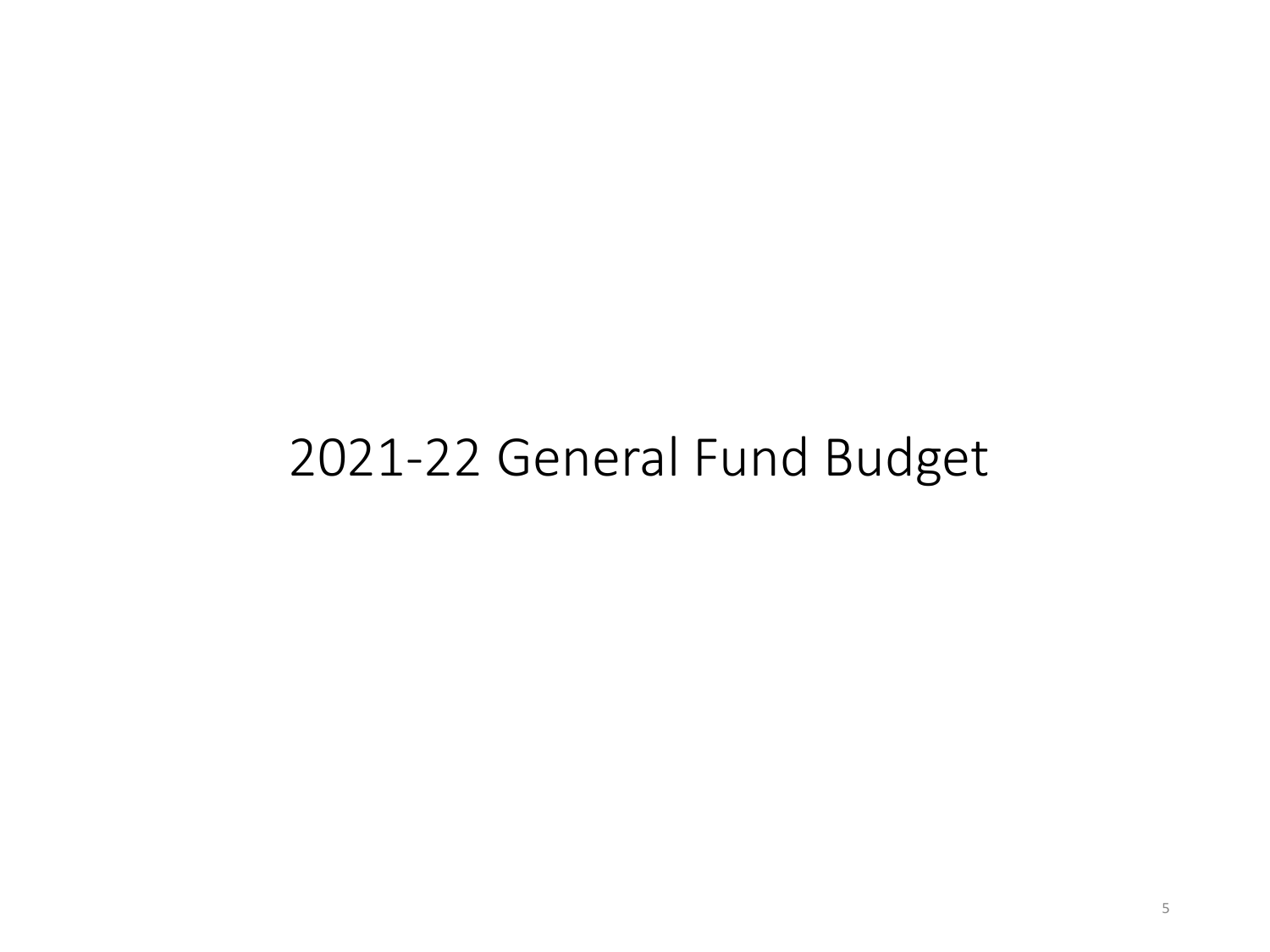## 2021-22 General Fund Budget Timeline

- January 4, 2021 passed Act 1 Index Resolution to not raise taxes more than the adjusted Index of 3.5%
- Upcoming Budget *Proposed* Timeline:
	- May 3, 2021 Board Meeting: adopt 2021-22 Proposed Final Budget
	- June 14, 2021 Board Meeting: adopt 2021-22 Final Budget (in advance of June 30, 2021 deadline)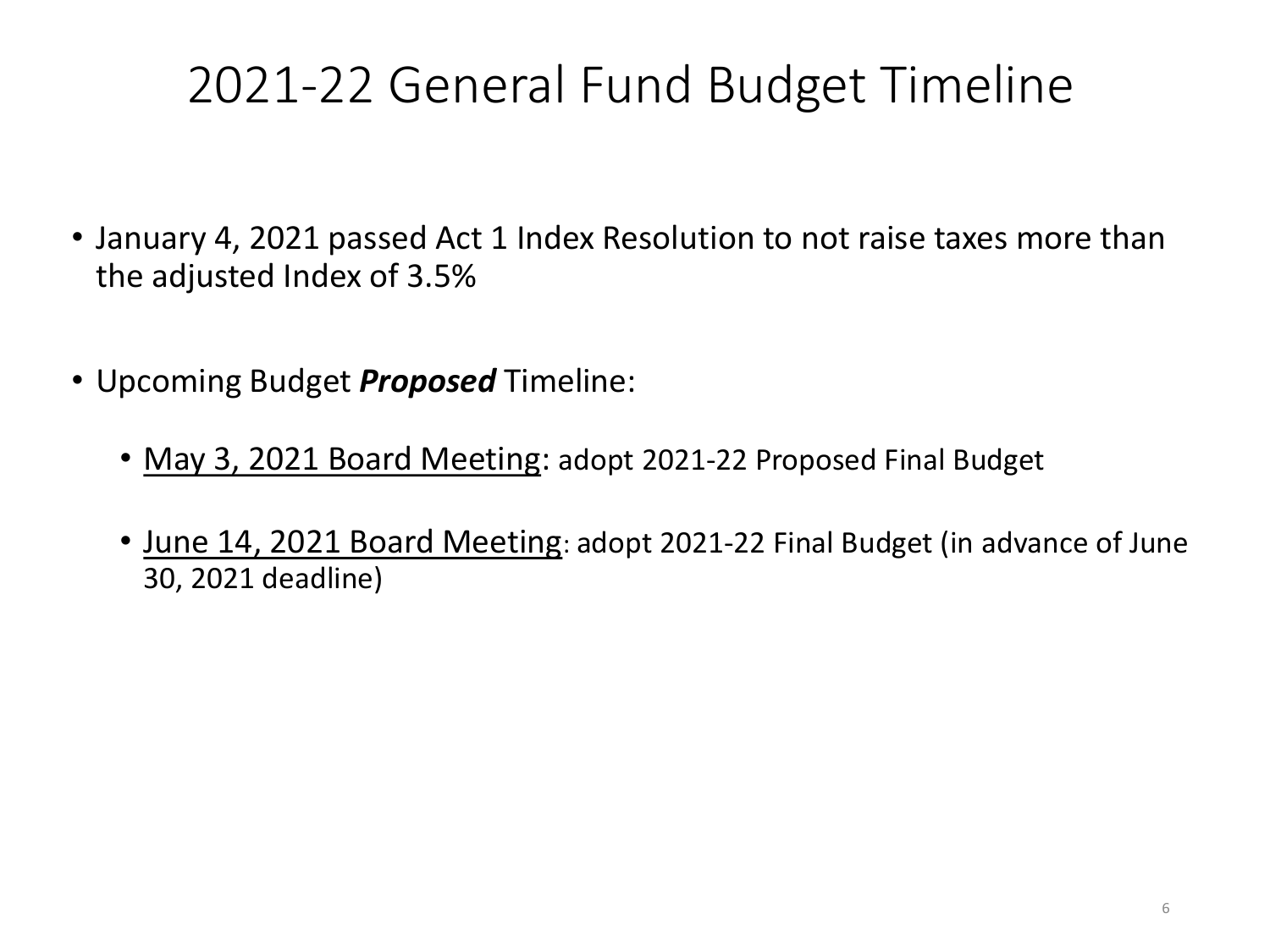#### Index and Millage Rate Increase History

|                                      |         | <b>Fiscal Year</b> |             |             |         |         |         | Averages |         |         |           |          |
|--------------------------------------|---------|--------------------|-------------|-------------|---------|---------|---------|----------|---------|---------|-----------|----------|
|                                      | 2011-12 | 2012-13            | $2013 - 14$ | $2014 - 15$ | 2015-16 | 2016-17 | 2017-18 | 2018-19  | 2019-20 | 2020-21 | 10-yr Avg | 5-yr Avg |
| Act 1 Base Index                     | 1.40    | 1.70               | 1.70        | 2.10        | 1.90    | 2.40    | 2.50    | 2.40     | 2.30    | 2.60    | 2.10      | 2.44     |
| Act 1 Adjusted Index for L-S         | 1.60    | 1.70               | 2.00        | 2.50        | 2.20    | 2.80    | 2.90    | 2.80     | 2.70    | 3.00    | 2.42      | 2.84     |
| Percent Increase in L-S Millage      | 1.60    | 1.70               | $*_{1.90}$  | 0.90        | 1.30    | 1.90    | 1.50    | 1.50     | 1.70    | 0.00    | 1.40      | 1.32     |
| Avg Increase Lancaster Cty Districts | 1.45    | 2.36               | 2.16        | 2.03        | 1.71    | 2.79    | 2.22    | 2.15     | 2.15    | 0.87    | 1.99      | 2.04     |

- 10 out of 10 years L-S was below or at the index.
- 9 out of 10 years L-S was below the County Average.

\* 1.26% net increase when factoring in elimination of the per capita tax.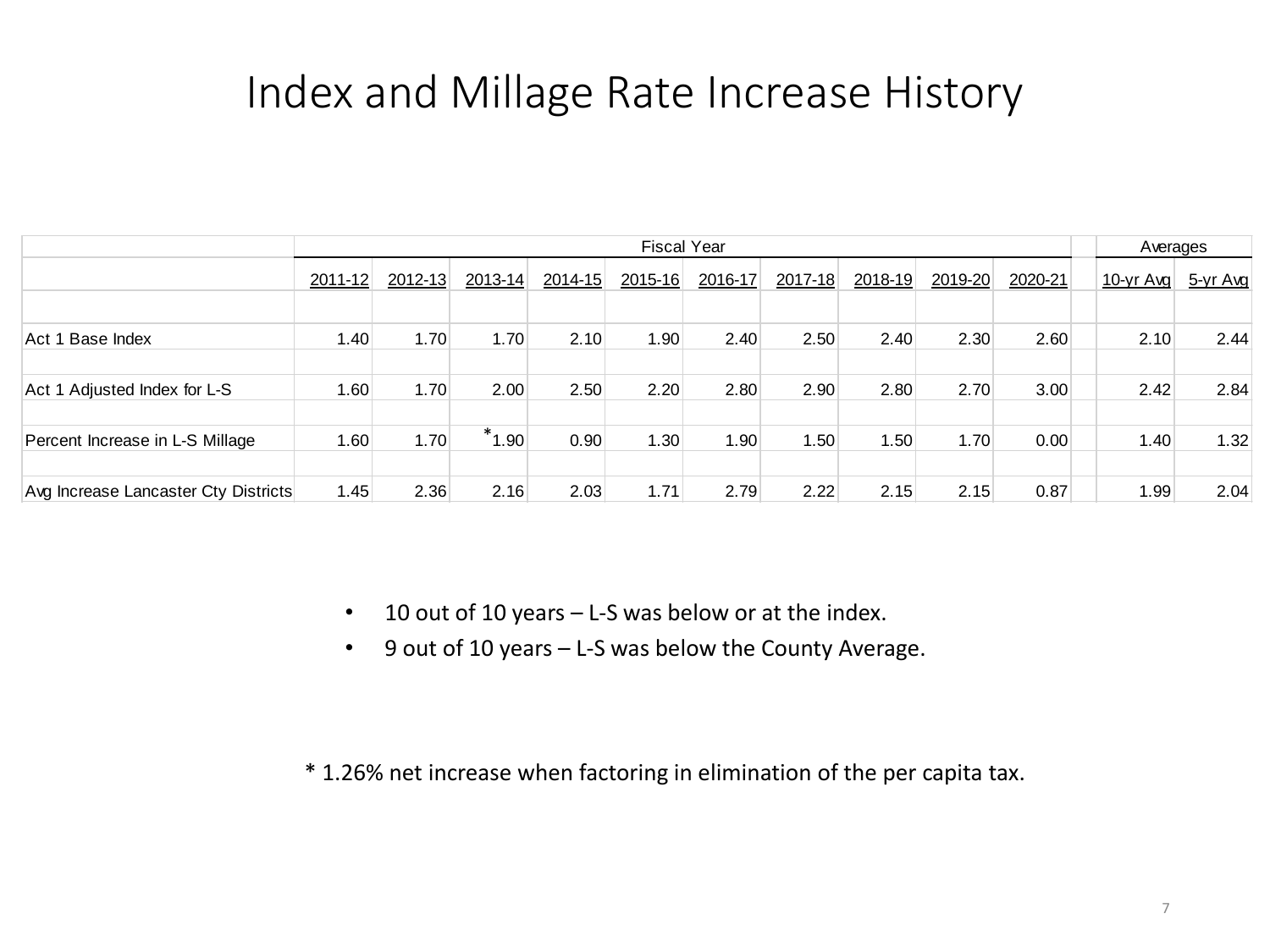### 2021-22 General Fund Budget – Expense Assumptions

- Absorbed two positions one retirement and one LTS for LE enrollment bubble
	- Total retirement & other salary savings is \$439,362 or 1.88% of 2020-21 estimated salaries.
- Earned Income Tax additional \$161,500 based upon estimate from the Lancaster County Tax Collection Bureau
	- Total increase from 2020-21 estimate is \$100,000 or 3.03%
- Special Education Contingency removed \$80,000 for special education contingency from the special education budget and placed it into Budgetary Reserve
	- This keeps the contingency in the budget for any special education need without inflating the special education budget.
- 1.9% Millage Increase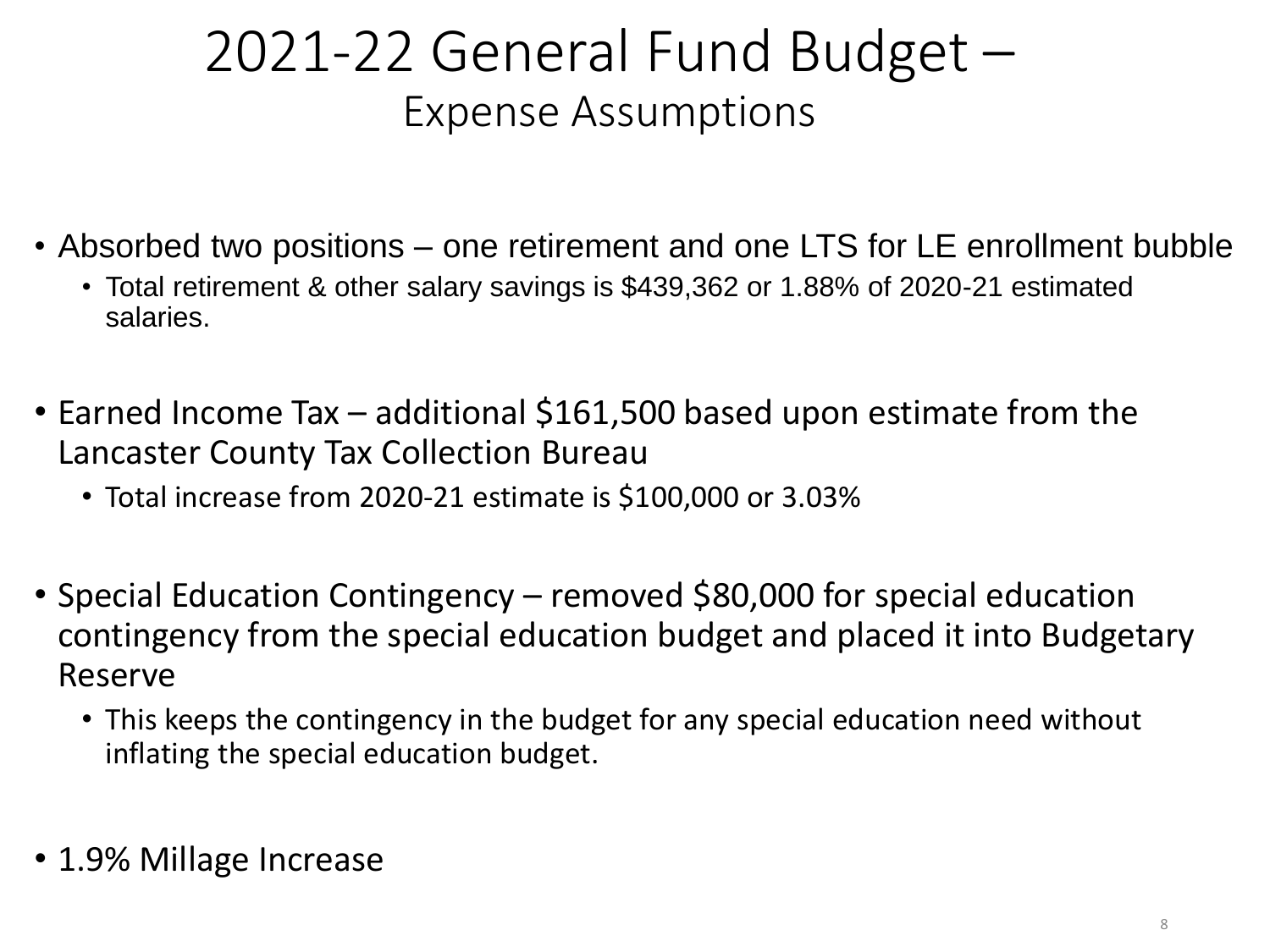#### 2021-22 General Fund Budget – cont. 1.9% Millage Increase

|                           |                                         | 2020-21       | 2020-21     | 2021-22        |                                | $\frac{0}{0}$ |
|---------------------------|-----------------------------------------|---------------|-------------|----------------|--------------------------------|---------------|
|                           |                                         | <b>Budget</b> | Projected   | Proposed       | <b>Difference</b>              | Change        |
|                           |                                         |               |             |                |                                |               |
|                           | <b>Total Fund Balance - Beginning</b>   | 7,649,897     | 9,311,942   | 7,370,670      | (1,941,272)                    | $-20.85$      |
|                           |                                         |               |             |                |                                |               |
| <b>Revenue:</b>           |                                         |               |             |                |                                |               |
|                           | Local                                   | 39,726,108    | 40,977,627  | 41,943,513     | 965,886                        | 2.36          |
|                           | <b>State</b>                            | 13,309,172    | 13,262,694  | 13,017,050     | (245, 644)                     | $-1.85$       |
|                           | Federal                                 | 478,310       | 858,546     | 464,968        | (393, 578)                     | $-45.84$      |
|                           | <b>Other Financing Sources</b>          | $\Omega$      | $\Omega$    | $\Omega$       | 0                              |               |
|                           | Total:                                  | 53,513,590    | 55,098,867  | 55,425,531     | 326,664                        | 0.59          |
|                           |                                         |               |             |                |                                |               |
| <b>Expenditures</b>       |                                         | 56,509,534    | 57,040,139  | 53,055,621     | (3,984,518)                    | $-6.99$       |
|                           | <b>Transfer to Food Service</b>         | 0             | $\mathbf 0$ | $\overline{0}$ |                                |               |
|                           | <b>Transfer to Capital Reserve</b>      | $\Omega$      | $\Omega$    | 3,888,075      |                                |               |
|                           | <b>Total Expenditures and Transfers</b> | 56,509,534    | 57,040,139  | 56,943,696     | (96, 443)                      | $-0.17$       |
| <b>Operating Balance:</b> |                                         | (2,995,944)   | (1,941,272) | (1,518,165)    |                                |               |
|                           | <b>Total Fund Balance - Ending</b>      | 4,653,953     | 7,370,670   | 5,852,505      |                                |               |
| <b>Reserved for Debt</b>  |                                         | 1,070,000     | $\mathbf 0$ |                | 0 used reserve for 2014 payoff |               |
|                           | <b>Assigned for Retirement</b>          | 1,300,000     | 1,111,500   | 1,111,500      |                                |               |
|                           | <b>Assigned for Lost Appeals</b>        | 171,710       | 171,710     | 171,710        |                                |               |
|                           | <b>Assigned for Technology</b>          | 48,000        | 48,000      | 48,000         |                                |               |
|                           | <b>Unassigned Fund Balance</b>          | 2,064,243     | 6,039,460   | 4,521,295      |                                |               |
| <b>Total Fund Balance</b> |                                         | 4,653,953     | 7,370,670   | 5,852,505      |                                |               |
|                           |                                         |               |             |                |                                |               |
|                           | % of Unassigned Fund Balance to Total   |               |             |                |                                |               |
| <b>Expenditures</b>       |                                         | 3.65%         | 10.59%      | 7.94%          |                                |               |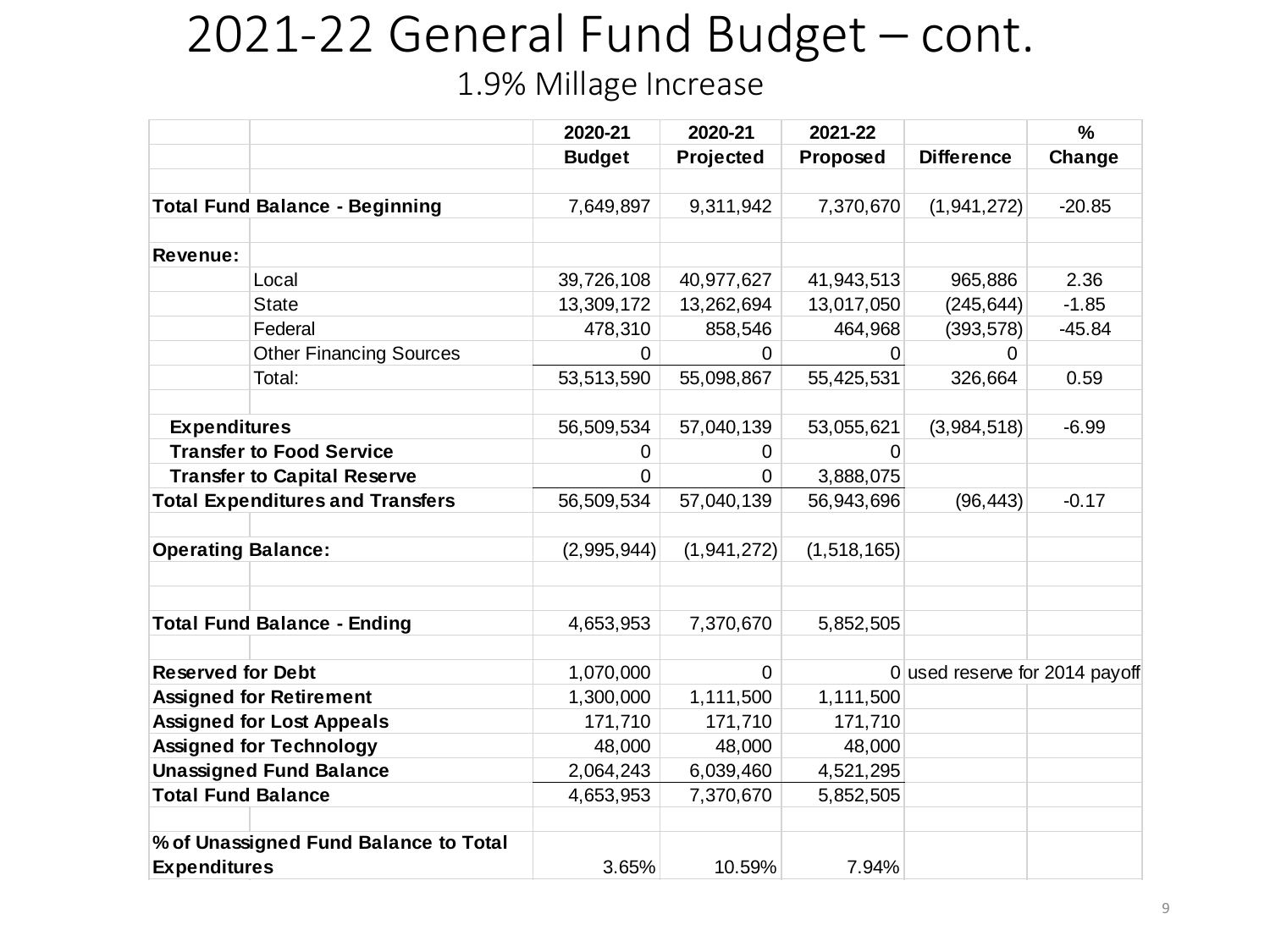## Comparison of Five-Year Budget Projections

| 2021-22 Millage | 2020-21       | 2021-22                                              | 2022-23                               | 2023-24       | 2024-25       | 2025-26       |
|-----------------|---------------|------------------------------------------------------|---------------------------------------|---------------|---------------|---------------|
| Increase        | Projected     |                                                      | 1.9% increase                         | 1.9% increase | 1.9% increase | 1.9% increase |
|                 |               |                                                      |                                       |               |               |               |
|                 |               |                                                      | BASELINE OPERATING BALANCE (YEAR-END) |               |               |               |
|                 |               |                                                      |                                       |               |               |               |
| 0.00%           | (1, 941, 272) | (2, 212, 989)                                        | (2,544,399)                           | (2,809,975)   | (3, 199, 158) | (3,671,703)   |
| 1.50%           | (1,941,272)   | (1,664,433)                                          | (1,982,419)                           | (2, 233, 035) | (2,606,622)   | (3,063,368)   |
| 1.90%           | (1,941,272)   | (1,518,165)                                          | (1,832,529)                           | (2,079,169)   | (2, 448, 729) | (2,901,175)   |
| 2.50%           | (1,941,272)   | (1, 298, 656)                                        | (1,607,477)                           | (1,848,043)   | (2, 211, 450) | (2,657,663)   |
|                 |               |                                                      | TOTAL FUND BALANCE (YEAR-END)         |               |               |               |
|                 |               |                                                      |                                       |               |               |               |
| 0.00%           | 7,370,670     | 5, 157, 681                                          | 2,613,282                             | (196, 693)    | (3, 395, 851) | (7,067,554)   |
| 1.50%           | 7,370,670     | 5,706,237                                            | 3,723,818                             | 1,490,783     | (1, 115, 839) | (4, 179, 207) |
| 1.90%           | 7,370,670     | 5,852,505                                            | 4,019,976                             | 1,940,807     | (507, 922)    | (3,409,097)   |
| 2.50%           | 7,370,670     | 6,072,014                                            | 4,464,537                             | 2,616,494     | 405,044       | (2, 252, 619) |
|                 |               |                                                      |                                       |               |               |               |
|                 |               | Additional School Taxes - Median Homestead \$216,400 |                                       |               |               |               |
| 1.50%           |               | \$55                                                 |                                       |               |               |               |
| 1.90%           |               | \$70                                                 |                                       |               |               |               |
| 2.50%           |               | \$92                                                 |                                       |               |               |               |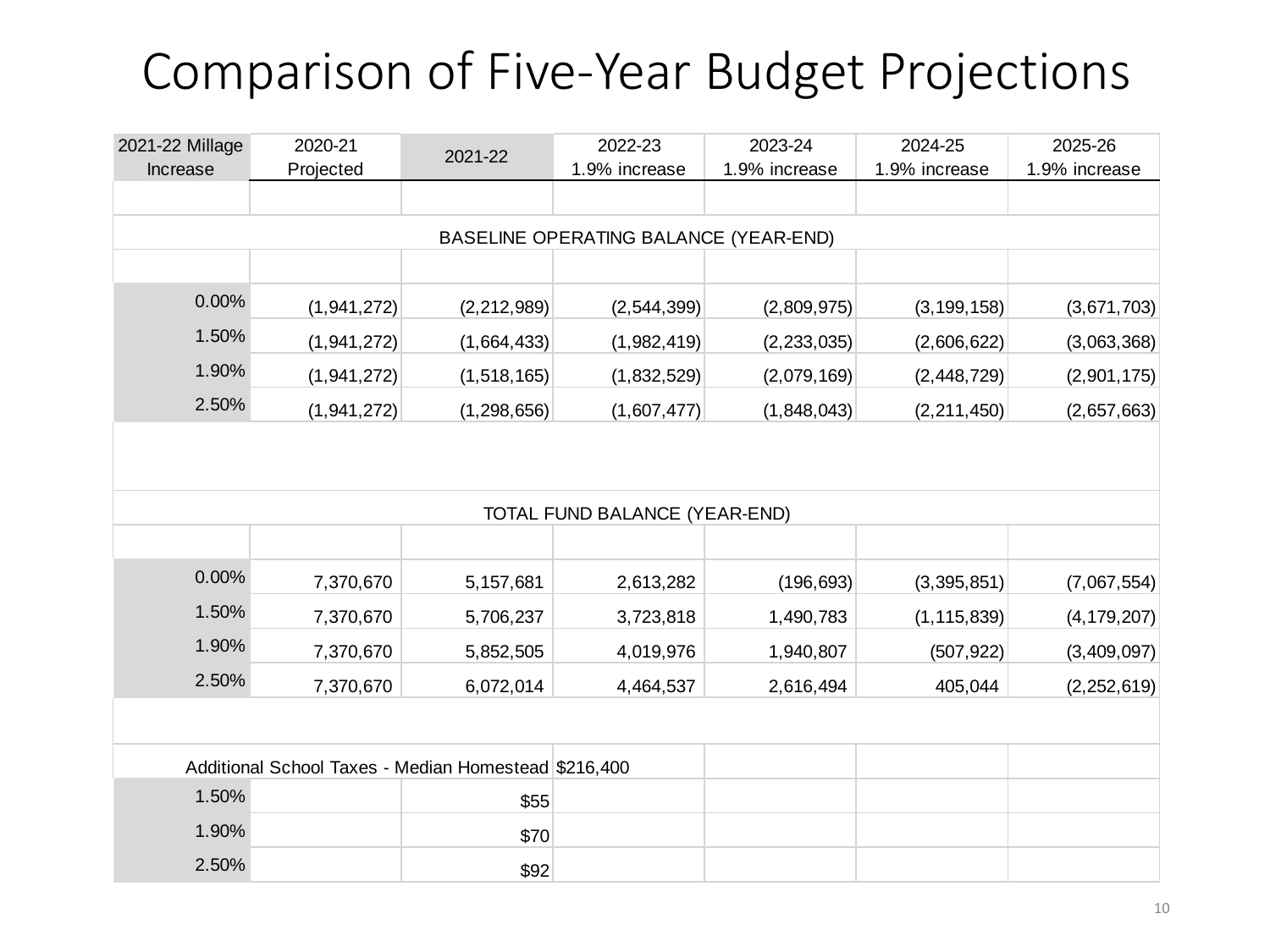#### 2021-22 Real Estate Tax Payment Schedule

|                                | <b>Typical Tax Payment Schedule</b> | Proposed Schedule for 2021-22                 |
|--------------------------------|-------------------------------------|-----------------------------------------------|
| <b>Tax Bills Mailed</b>        | 7/1/2021                            | 7/1/2021 or as soon as possible               |
| End of 2% Discount Period      | 8/31/2021                           | 9/30/2021                                     |
| Installment Due Dates          | 8/31/2021, 10/31/2021, 12/31/2021   | 9/30/2021, 10/31/2021, 11/30/2021, 12/31/2021 |
| <b>Penalty Period begins</b>   | 11/1/2021                           | No Penalty                                    |
| <b>Turnover for Collection</b> | 1/15/2022                           | 1/15/2022                                     |

- Delinquent Tax Collection: When unpaid real estate taxes are turned over to the Lancaster County Tax Claim Bureau, taxpayers may make paymentsin any amount.
	- Interest will accrue on the unpaid balance beginning on February 1.
	- Properties with tax liens, tax judgments, municipal claims or any other liens may be sold as a part of a tax upset sale.
	- If an owner agrees to pay 25% of the amount due on all tax claims and tax judgments plus interest to date and agrees to pay the amount within not more than three installments all within one year of the date of the agreement, the sale of the property may be stayed.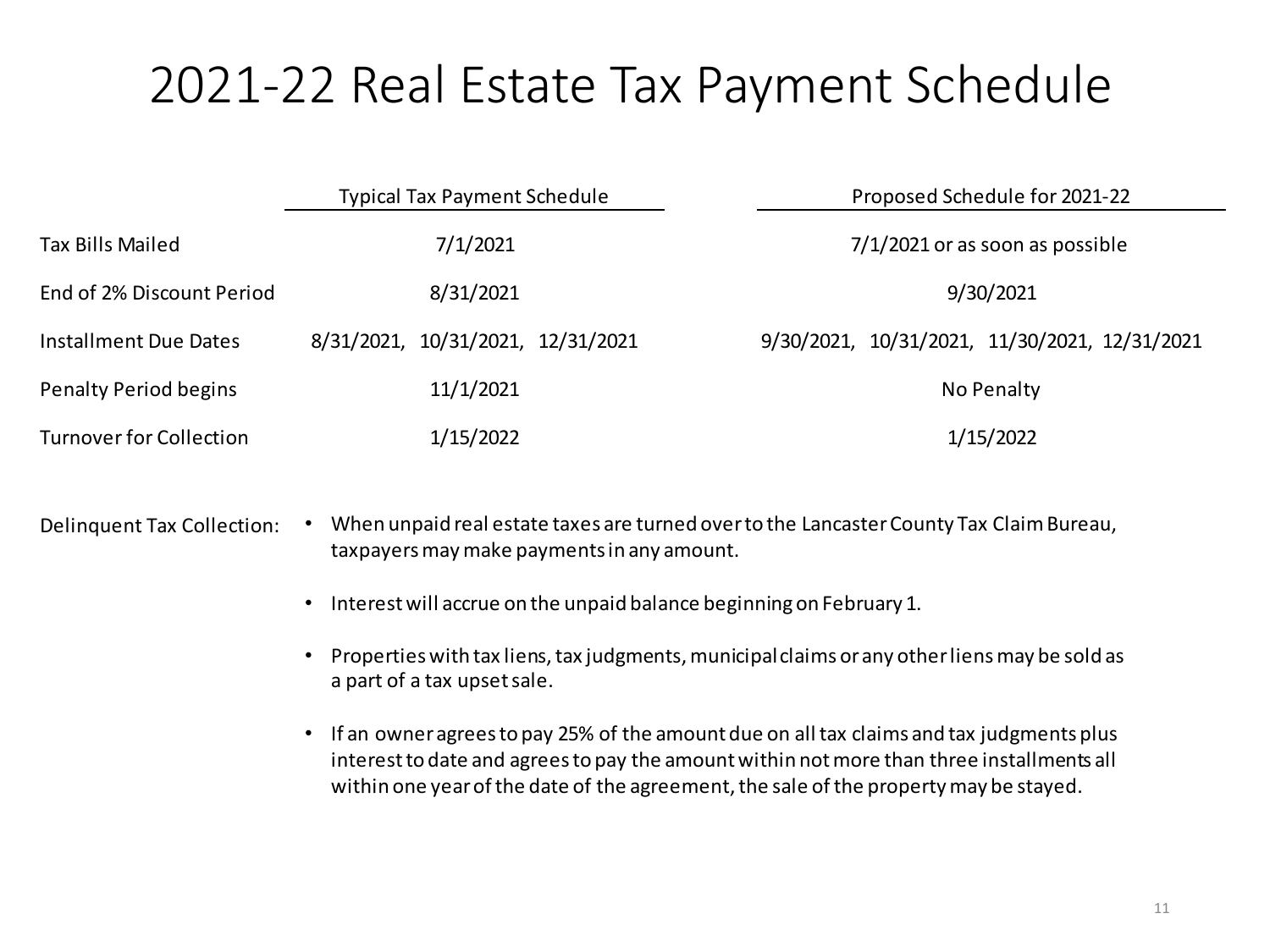# 2021-22 Capital Reserve Fund Budget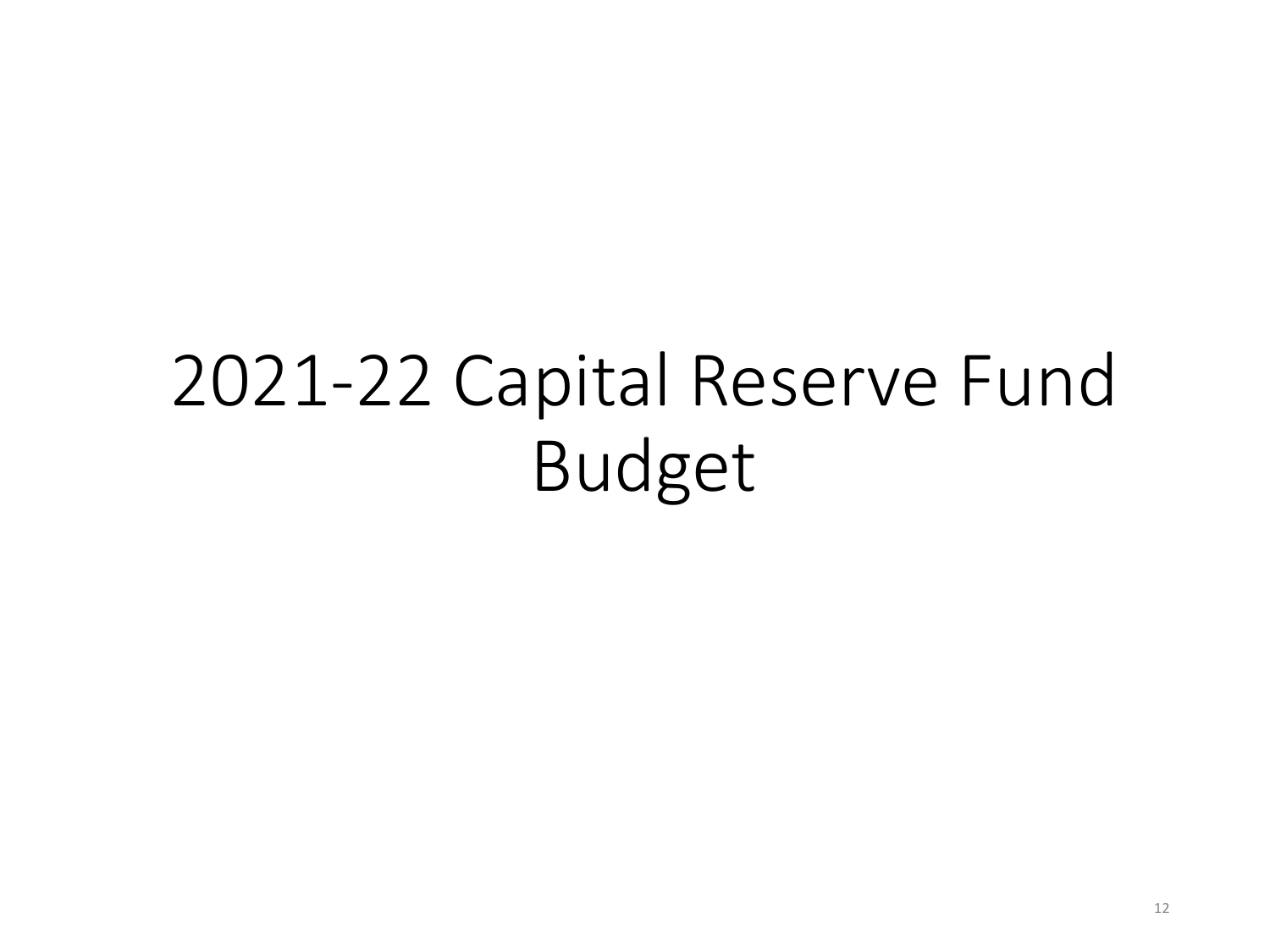## 2021-22 Capital Reserve Fund Summary

|                                                                                                                                       |           | Note 1    | Note 2    |            |            |             |
|---------------------------------------------------------------------------------------------------------------------------------------|-----------|-----------|-----------|------------|------------|-------------|
| <b>Project Location and Description</b>                                                                                               | 2020-21   | 2021-22   | 2022-23   | 2023-24    | 2024-25    | 2025-26     |
| Beginning Balance (acct 32-0850)                                                                                                      | 2,974,381 | 2,113,561 | 2,139,636 | 5,946,245  | 8,652,654  | 12,999,063  |
| <b>Revenue</b>                                                                                                                        |           |           |           |            |            |             |
| <b>Transfer from General Fund - Note 3</b>                                                                                            | 0         | 0         | $\bf{0}$  | 0          | 0          | $\mathbf 0$ |
| Transfer from GF due to debt reduction                                                                                                | 0         | 3,888,075 | 4,972,409 | 4,972,409  | 4,972,409  | 4,972,409   |
| <b>Interest Earnings</b>                                                                                                              | 5,000     | 10,000    | 30,000    | 30,000     | 30,000     | 30,000      |
| <b>Proceeds from Borrowing</b>                                                                                                        | 0         | 0         | 0         | 0          | 0          | 0           |
| <b>Total Fund Available for Projects:</b>                                                                                             | 2,979,381 | 6,011,636 | 7,142,045 | 10,948,654 | 13,655,063 | 18,001,472  |
| <b>Total Expenditures</b>                                                                                                             | 865,820   | 3,872,000 | 1,195,800 | 2,296,000  | 656,000    | 656,000     |
| <b>Ending Balance</b>                                                                                                                 | 2,113,561 | 2,139,636 | 5,946,245 | 8,652,654  | 12,999,063 | 17,345,472  |
| <b>Notes</b>                                                                                                                          |           |           |           |            |            |             |
| 1 Debt reduction of \$3,888,075 in 2021-22                                                                                            |           |           |           |            |            |             |
| 2 Total reduction of \$4,972,409 in 2022-23 and beyond. District is working on Long-Range Planning incl. Debt Service to support Plan |           |           |           |            |            |             |
| 3 General fund surplus historically transferred to Cap. Res. since outcome for remaining years is not known, no transfers shown.      |           |           |           |            |            |             |
| FS - Feasibility Study, project also reviewed as part of Study                                                                        |           |           |           |            |            |             |
| Long-Range Planning - FS                                                                                                              | 2020-21   | 2021-22   | 2022-23   | 2023-24    | 2024-25    | 2025-26     |
| Professional Services - TBD                                                                                                           | 500,000   | 500,000   | 500,000   | 500,000    | 500,000    | 500,000     |
| Total:                                                                                                                                | 500,000   | 500,000   | 500,000   | 500,000    | 500,000    | 500,000     |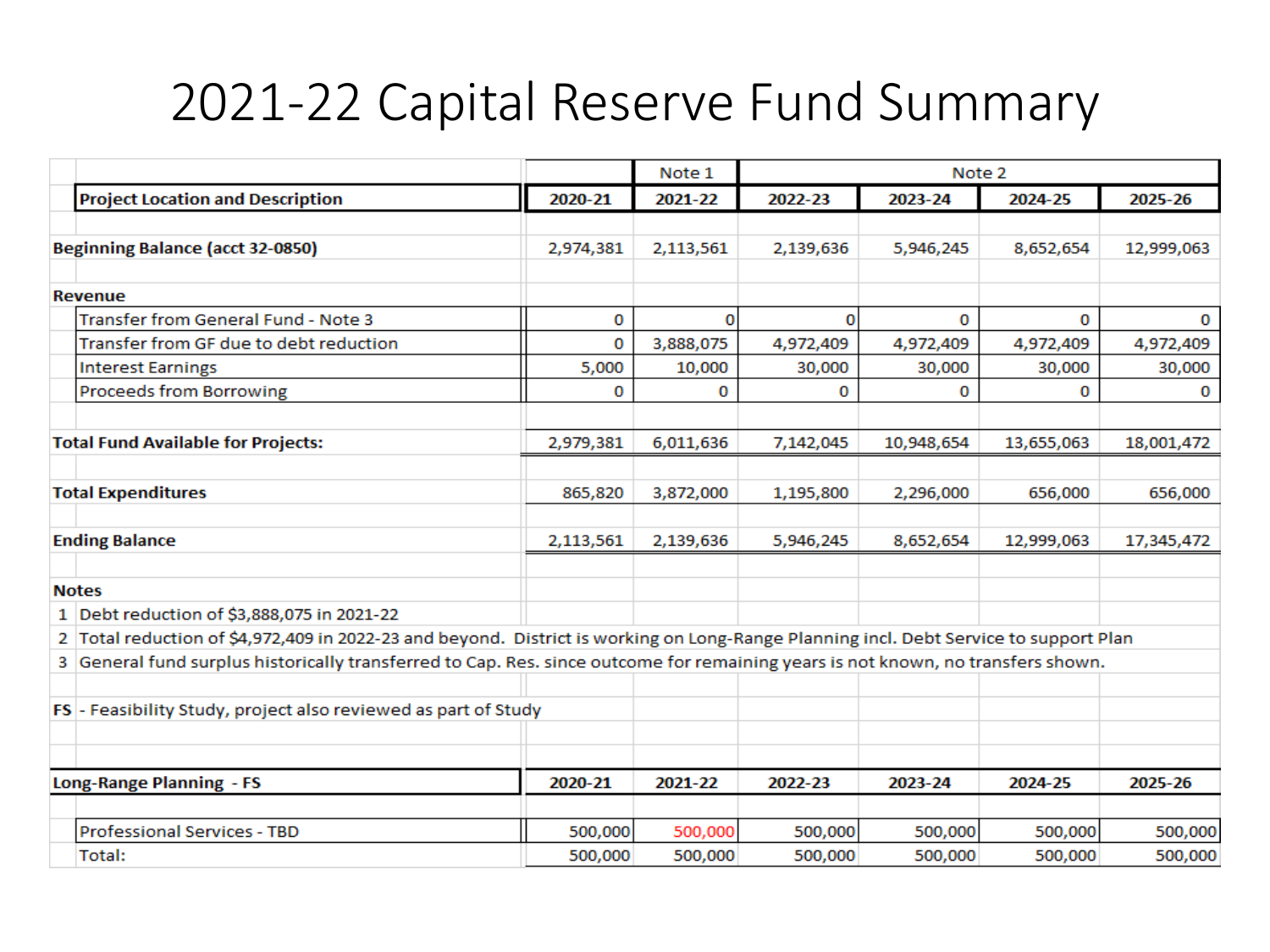| <b>Outside Athletic Master Plan</b>                     | 2020-21 | 2021-22   | 2022-23 | 2023-24   | 2024-25      | 2025-26 |
|---------------------------------------------------------|---------|-----------|---------|-----------|--------------|---------|
| Principal and Interest on Field 2 Borrowing             | 53,320  | 2,048,200 |         |           |              |         |
| Stage 4 Projects - per Field Study                      |         |           |         |           |              |         |
| Practice Football Field Renovation                      |         |           | 30,000  |           |              |         |
| Lights on Varsity Softball Field                        |         |           | 203,000 |           |              |         |
| Renovate Stadium Fieldhouse - FS                        |         |           |         |           |              |         |
| Turf Repl. \$430-450,000 est per field 2029-2031        |         |           |         |           |              |         |
| Total:                                                  | 53,320  | 2,048,200 | 233,000 | 0         | $\mathbf{0}$ | 0       |
| <b>Hans Herr Elementary</b>                             | 2020-21 | 2021-22   | 2022-23 | 2023-24   | 2024-25      | 2025-26 |
| Paint media center - FS                                 |         |           |         |           |              |         |
| Install Sound baffles in the gym                        | 6,000   |           |         |           |              |         |
| Replace cooling tower                                   |         | 95,000    |         |           |              |         |
| Upgrade video camera system - FS                        |         |           |         |           |              |         |
| Install cameras bus loop, playground, 3rd gr - FS       |         |           |         |           |              |         |
| Replace both boilers - FS                               |         | 125,000   |         |           |              |         |
| Painting and sealing - FS                               |         |           |         |           |              |         |
| Roof repairs and renovation - FS                        | 10,000  | 10,000    | 10,000  | 10,000    | 10,000       | 10,000  |
| Total:                                                  | 16,000  | 230,000   | 10,000  | 10,000    | 10,000       | 10,000  |
| <b>Martin Meylin Middle School</b>                      | 2020-21 | 2021-22   | 2022-23 | 2023-24   | 2024-25      | 2025-26 |
| Replace the front entry steps and concrete landing - FS |         |           |         |           |              |         |
| Grand Hallway floor replacement - FS                    |         |           | 90,000  |           |              |         |
| Paint the LGI Room - FS                                 |         |           |         |           |              |         |
| Replace water softeners - FS                            |         | 25,000    |         |           |              |         |
| Replace cooling tower                                   |         | 95,000    |         |           |              |         |
| Replace gym lobby doors and hardware - FS               |         |           |         |           |              |         |
| Rebuild the McQuay chiller - FS                         |         | 45,000    |         |           |              |         |
| Roof repairs and renovations - FS                       |         |           |         | 1,600,000 |              |         |
| Siemens panel upgrade                                   | 10,000  | 10,000    | 10,000  | 10,000    | 10,000       | 10,000  |
| Total:                                                  | 10,000  | 175,000   | 100,000 | 1,610,000 | 10,000       | 10,000  |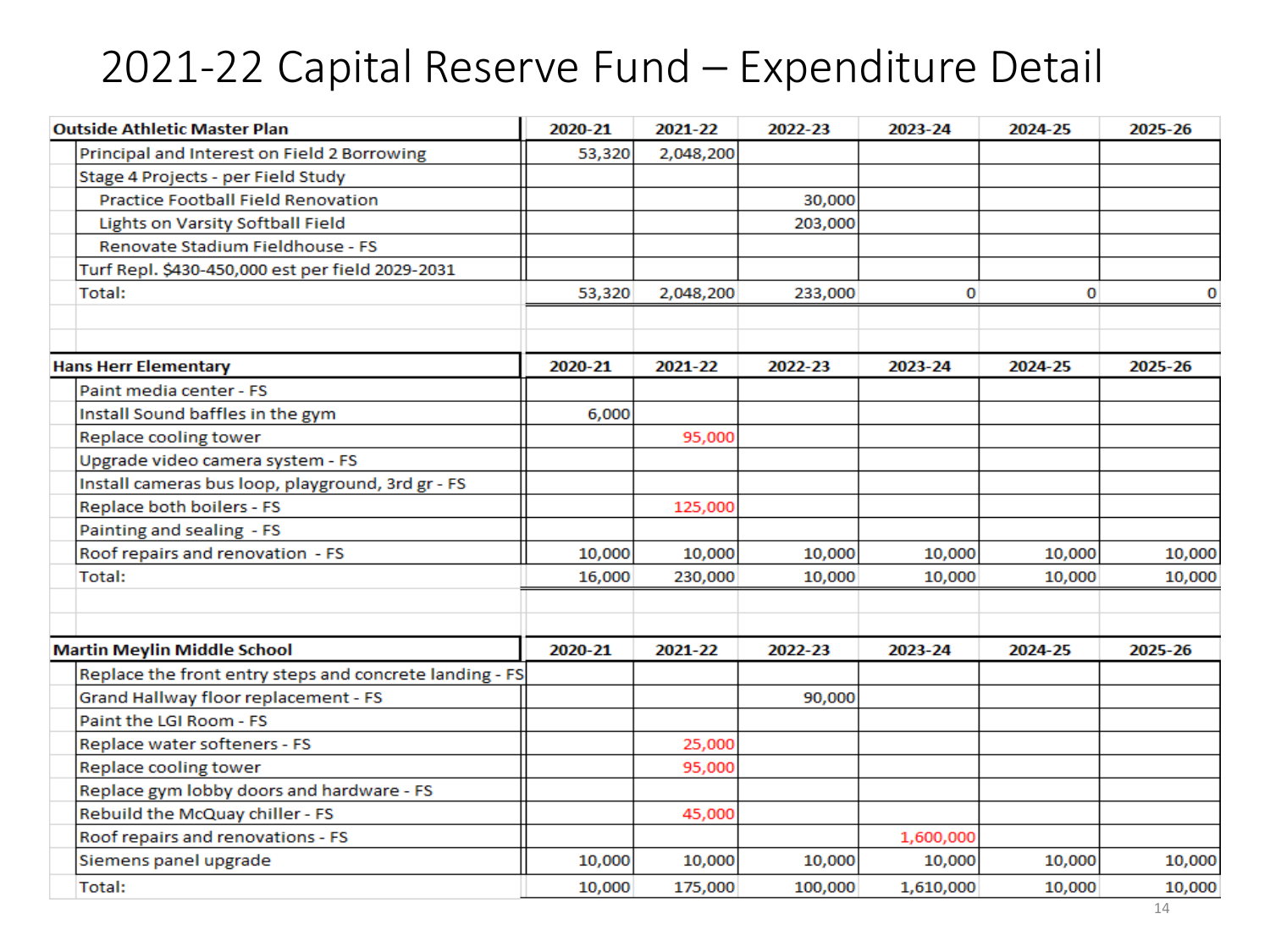| <b>High School</b>                                | 2020-21 | 2021-22 | 2022-23 | 2023-24 | 2024-25 | 2025-26 |
|---------------------------------------------------|---------|---------|---------|---------|---------|---------|
| Replace lights (Rm: 227,229,231,233,234,236) - FS |         |         |         |         |         |         |
| Repair terrazzo floor in several areas - FS       |         |         |         |         |         |         |
| Rebuild Skylight in Media Center                  | 25,000  |         |         |         |         |         |
| Replace building loop hot water heater - FS       |         |         |         |         |         |         |
| Lower brick wall by band entry - FS               |         |         |         |         |         |         |
| Replace cooling tower - FS                        |         | 95,000  |         |         |         |         |
| Plaster repairs                                   | 3,000   | 3,000   | 3,000   | 3,000   | 3,000   | 3,000   |
| Roof repairs and maintenance - FS                 | 10,000  | 10,000  | 10,000  | 10,000  | 10,000  | 10,000  |
| <b>Rebuild Trane Chiller - FS</b>                 |         | 70,000  |         |         |         |         |
| Siemens panel upgrade                             | 10,000  | 10,000  | 10,000  | 10,000  | 10,000  | 10,000  |
| Total:                                            | 48,000  | 188,000 | 23,000  | 23,000  | 23,000  | 23,000  |
|                                                   |         |         |         |         |         |         |
|                                                   |         |         |         |         |         |         |
| <b>Strasburg Elementary - FS</b>                  | 2020-21 | 2021-22 | 2022-23 | 2023-24 | 2024-25 | 2025-26 |
| Roof Maintenance - FS                             | 5,000   | 5,000   | 5,000   | 5,000   | 5,000   | 5,000   |
| Playground repairs and mulch - FS                 | 5,000   | 5,000   | 5,000   | 5,000   | 5,000   | 5,000   |
| Re-gasket boiler - FS                             |         |         |         | 10,000  |         |         |
| Total:                                            | 10,000  | 10,000  | 10,000  | 20,000  | 10,000  | 10,000  |
| <b>Lampeter Elementary</b>                        | 2020-21 | 2021-22 | 2022-23 | 2023-24 | 2024-25 | 2025-26 |
| Roof maintenance - FS                             | 5,000   | 5,000   | 5,000   | 5,000   | 5,000   | 5,000   |
| Replace Florida Heat Pumps - FS                   | 30,000  | 40,000  | 40,000  | 50,000  | 50,000  | 50,000  |
| Upgrade video camera system - FS                  |         |         |         |         |         |         |
| Concrete work - FS                                |         |         |         |         |         |         |
| Playground poured rubber surface                  |         | 189,000 |         |         |         |         |
| Total:                                            | 35,000  | 234,000 | 45,000  | 55,000  | 55,000  | 55,000  |
|                                                   |         |         |         |         |         |         |
| <b>Walnut Run Elementary - FS</b>                 | 2020-21 | 2021-22 | 2022-23 | 2023-24 | 2024-25 | 2025-26 |
| Repoint foundation and brickwork - FS             |         |         | 36,000  |         |         |         |
| Total:                                            | 0       | 0       | 36,000  | 0       | 0       | 0       |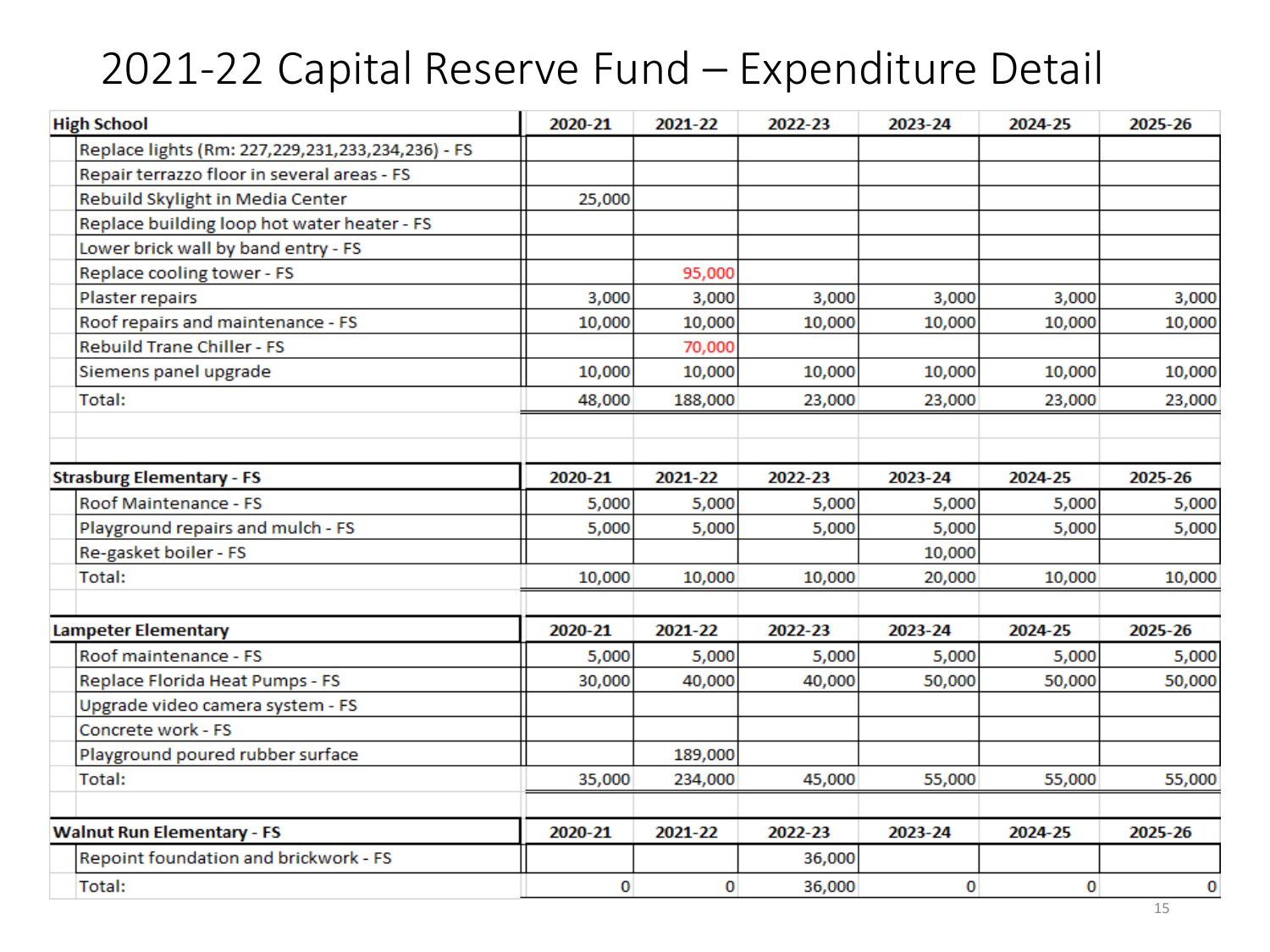| <b>Campus</b>                                    | 2020-21 | 2021-22 | 2022-23 | 2023-24 | 2024-25 | 2025-26 |
|--------------------------------------------------|---------|---------|---------|---------|---------|---------|
| Repair curbing and asphalt in front of MM - FS   |         | 40,000  |         |         |         |         |
| Remove underground fuel tanks at the Shop        | 10,000  |         |         |         |         |         |
| Maintenance building roof repairs - FS           |         |         |         |         |         |         |
| Sidewalk repair                                  | 10,000  | 10,000  | 10,000  | 10,000  | 10,000  | 10,000  |
| Line painting                                    | 5,000   |         |         | 5,000   |         |         |
| Admin Building roof renovations - FS             |         | 50,000  |         |         |         |         |
| Roadway and parking lot asphalt repairs          | 20,000  | 20,000  | 100,000 | 20,000  | 20,000  | 20,000  |
| Asphalt Walkway to ball fields                   |         |         | 30,000  |         |         |         |
| Total:                                           | 45,000  | 120,000 | 140,000 | 35,000  | 30,000  | 30,000  |
|                                                  |         |         |         |         |         |         |
|                                                  |         |         |         |         |         |         |
| <b>Technology Projects</b>                       | 2020-21 | 2021-22 | 2022-23 | 2023-24 | 2024-25 | 2025-26 |
| Field wireless connection - FS                   |         |         | 6,100   |         |         |         |
| Field cameras - FS                               |         |         | 3,200   |         |         |         |
| WAN Upgrade - FS                                 | 25,000  | 25,000  | 25,000  |         |         |         |
| Audio system replacement in the PAC - FS         |         | TBD     |         |         |         |         |
| Card access to outside buildings and lights - FS |         |         |         |         |         |         |
| Network switches and wireless access points      |         | 270,000 |         |         |         |         |
| Wireless replacement to Strasburg Elem - FS      |         | 3,800   |         |         |         |         |
| Total:                                           | 25,000  | 298,800 | 34,300  | 0       | 0       | 0       |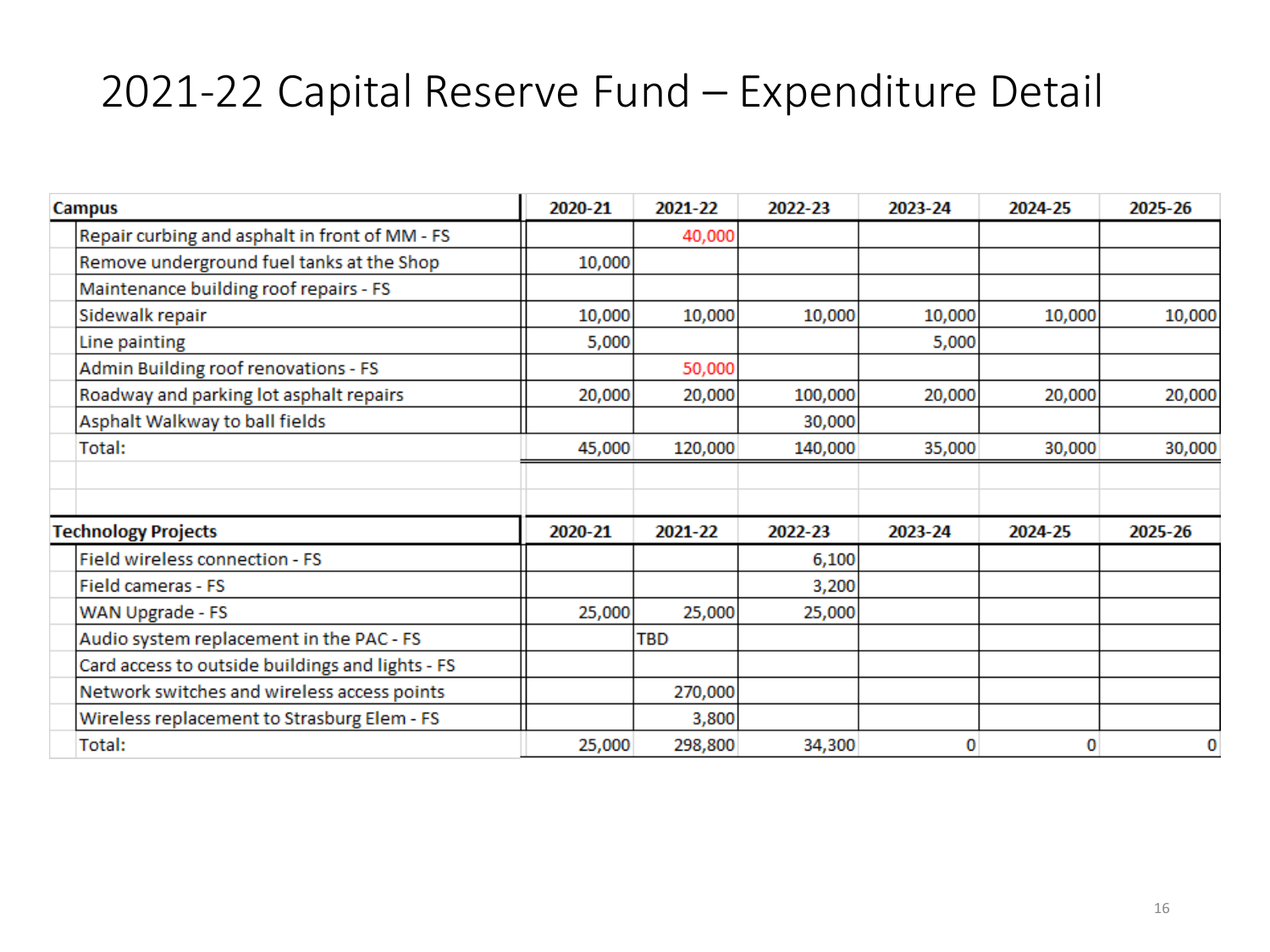| <b>Cafeteria Projects</b>                       | 2020-21   | 2021-22   | 2022-23   | 2023-24   | 2024-25    | 2025-26    |
|-------------------------------------------------|-----------|-----------|-----------|-----------|------------|------------|
| <b>Lampeter Elementary</b>                      |           |           |           |           |            |            |
| Replace freezer compressor                      |           | 7,500     |           |           |            |            |
| Replace refrigerator compressor                 |           |           | 7,500     |           |            |            |
| Install new outside freezer                     | 24,500    |           |           |           |            |            |
| <b>Hans Herr</b>                                |           |           |           |           |            |            |
| Replace one roll-through refrigerator           | 8,000     | 8,000     |           |           |            |            |
| Replace two roll through warmers                |           | 16,000    |           |           |            |            |
| Replace compressor in walk-in refrig. & freezer | 9,000     |           |           |           |            |            |
| <b>Martin Meylin</b>                            |           |           |           |           |            |            |
| Replace dishwasher                              | 40,000    |           |           |           |            |            |
| Replace roll-through refrigerator               |           |           | 8,000     |           |            |            |
| Add a second walk-in freezer - FS               |           |           |           | 25,000    |            |            |
| Replace compressor in freezer & refrigerator    |           | 15,000    |           |           |            |            |
| <b>High School</b>                              |           |           |           |           |            |            |
| Replace two old milk coolers                    | 10,000    |           |           |           |            |            |
| Replace one display beverage cooler             | 18,000    |           |           |           |            |            |
| Replace two roll-through refrigerators          |           |           | 16,000    |           |            |            |
| Replace roll-through warmer                     |           | 7,500     |           |           |            |            |
| Replace compressor in walk-in cooler & freezer  |           |           | 15,000    |           |            |            |
| <b>All Kitchens</b>                             |           |           |           |           |            |            |
| Preventive maintenance on equipment             | 14,000    | 14,000    | 18,000    | 18,000    | 18,000     | 18,000     |
| <b>Total Cafeteria Projects:</b>                | 123,500   | 68,000    | 64,500    | 43,000    | 18,000     | 18,000     |
| <b>Total Capital Reserve Project Costs:</b>     | 865,820   | 3,872,000 | 1,195,800 | 2,296,000 | 656,000    | 656,000    |
| <b>Ending Fund Balance:</b>                     | 2,113,561 | 2,139,636 | 5,946,245 | 8,652,654 | 12,999,063 | 17,345,472 |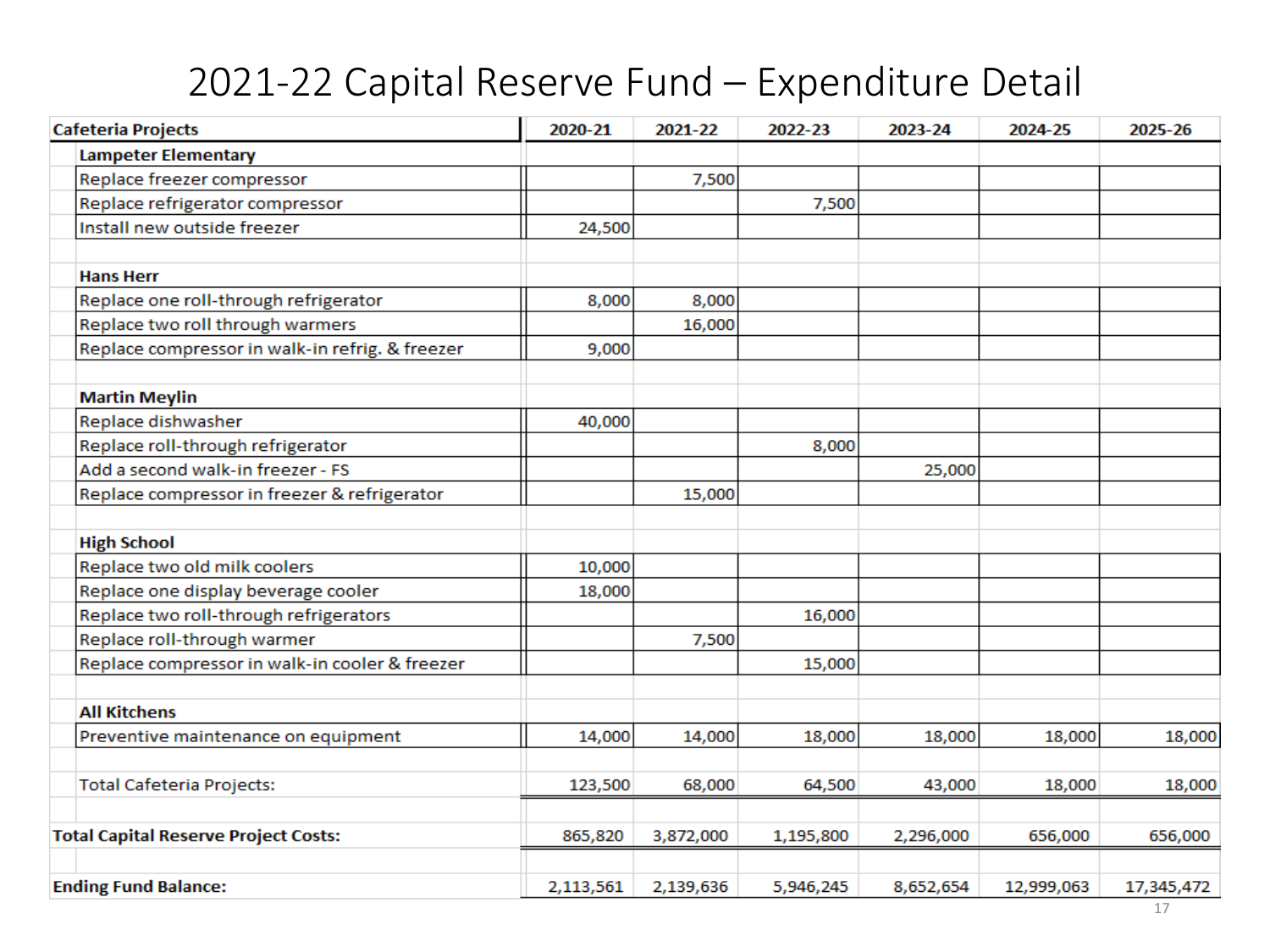# Items From Committee